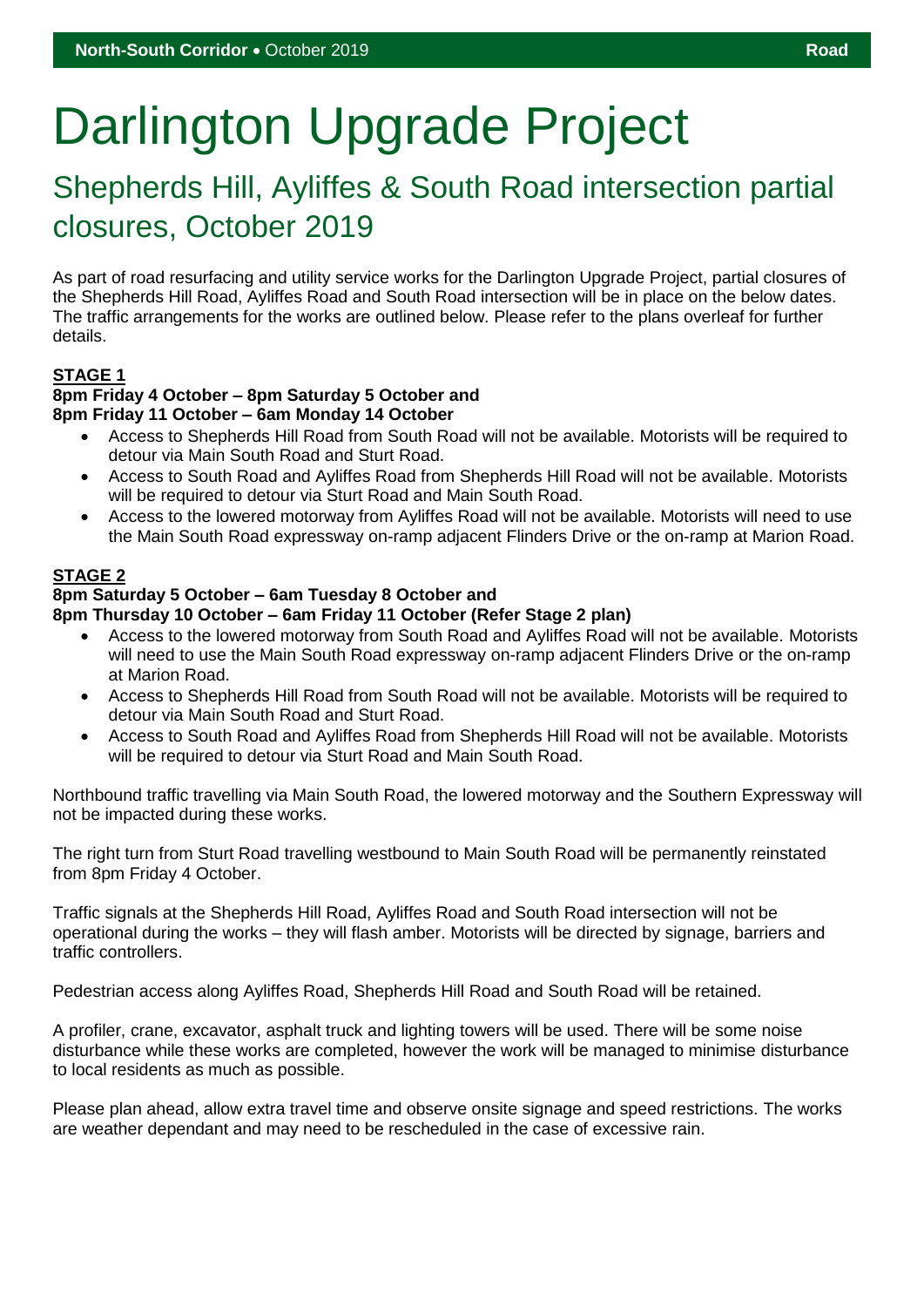# **STAGE 1: Ayliffes Road intersection works**

October 2019



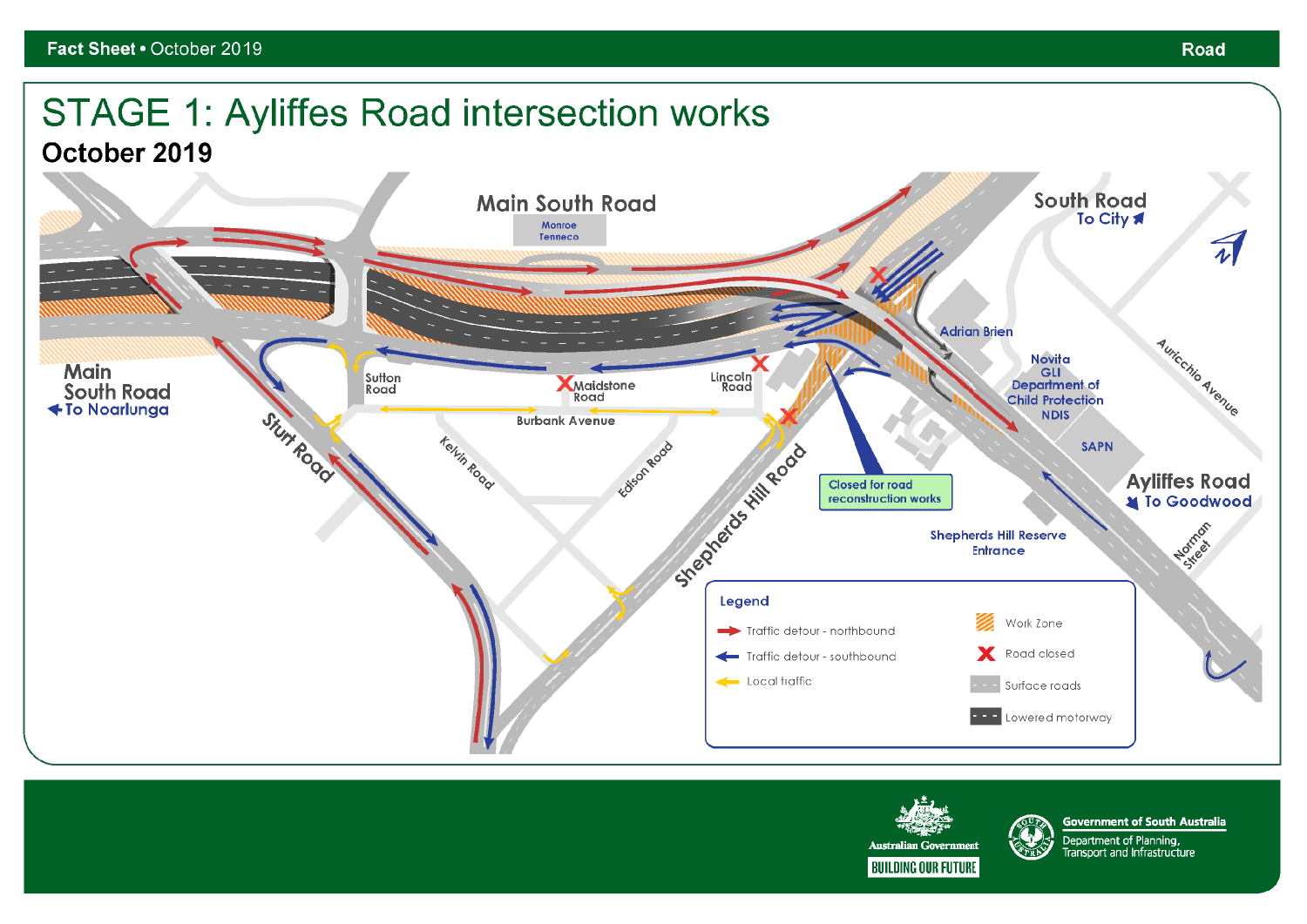## **STAGE 2: Ayliffes Road intersection works**

October 2019